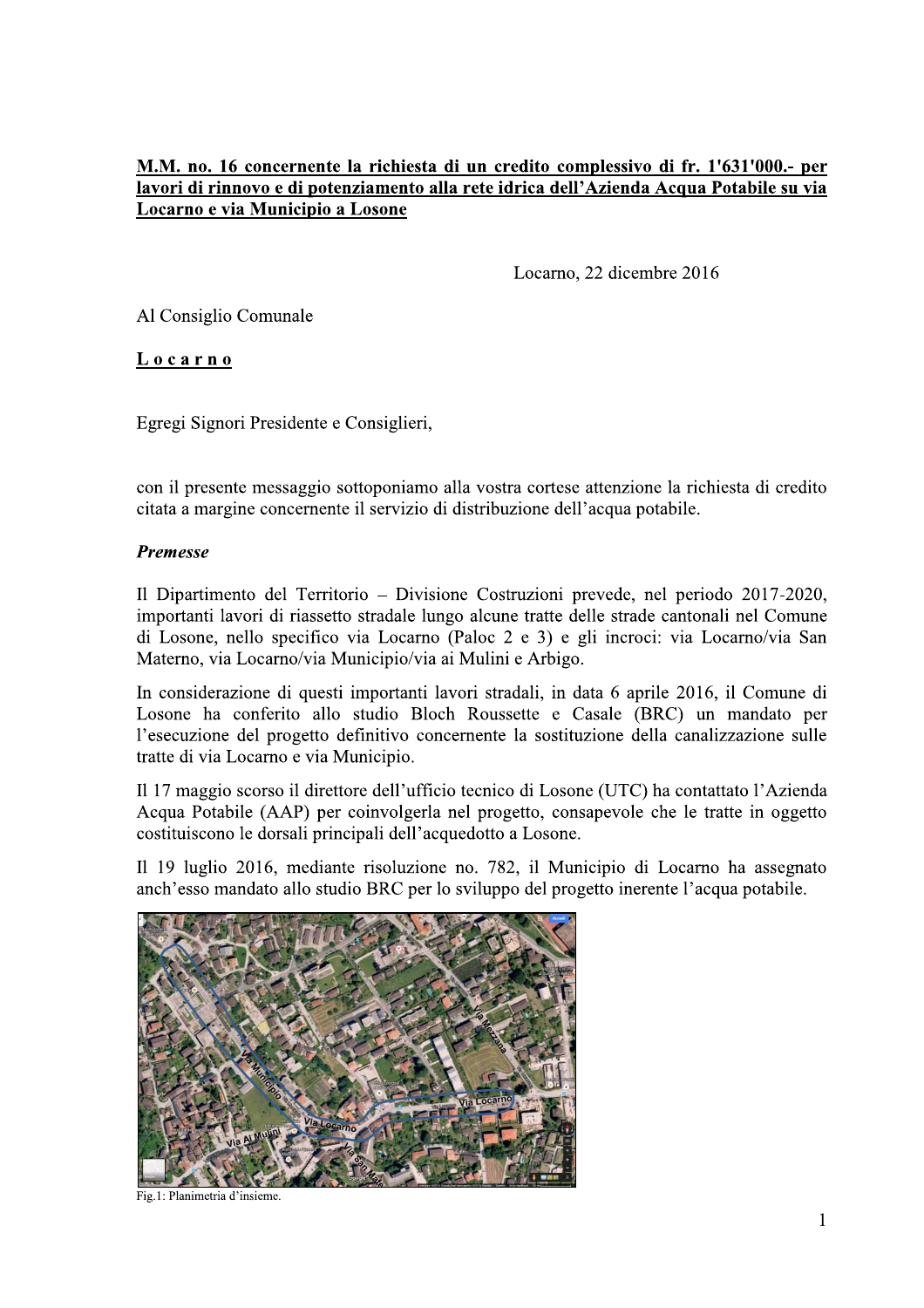#### Situazione attuale

Lungo via Locarno e via Municipio transitano e sono tutt'ora in funzione delle vecchie tubazioni posate ad inizio novecento con lo scopo d'addurre e distribuire l'acqua delle sorgenti Cusorina (Arcegno). Date queste premesse, alfine di garantire un servizio di distribuzione al passo con i tempi e lo sviluppo parallelo fra impianti di pompaggio e condotte di trasporto / distribuzione, è necessario intervenire in modo radicale, sostituendo le vecchie tubazioni generalmente fragili e sottodimensionate.



Fig.2: Condotta ghisa vetusta.



Fig.3: Condotta ghisa sferoidale di ultima generazione.

#### **Progetto**

Andando ad intervenire su due delle tre arterie principali del Comune, il progetto coinvolge, oltre all'Azienda acqua potabile, più enti: SES, Swisscom, Cablecom ed ERL.

Intervenire congiuntamente permette di ripartire i costi del genio civile, di progettazione e di direzione lavori, oltreché di posare le varie infrastrutture armoniosamente, minimizzando i punti di conflitto e riducendo conseguentemente gli oneri ed i problemi di manutenzione futuri. A questo scopo sono stati consegnati al progettista i vari piani di progetto: sovrapponendoli, egli ha rilevato i punti di conflitto che, a seguito di una riunione di coordinamento, sono stati risolti.

Il progetto dell'Azienda acqua potabile è basato sul Piano Cantonale d'Approvvigionamento Idrico (PCAI), il quale prevede la posa su via Locarno di una condotta in ghisa sferoidale DN 300mm e lungo via Municipio una tubazione, sempre in ghisa DN 400mm. Il notevole incremento delle sezioni (attualmente DN 75 mm) è dovuto essenzialmente al cambio di quantitativi d'acqua che le nuove infrastrutture da realizzare nel corso dei prossimi 10 anni comporteranno. Pensiamo in particolare al serbatoio Gratena ed al pozzo di pompaggio alle Gerre. In aggiunta alle condotte dell'acqua potabile, è prevista la posa del tubo per il telecomando (PE DN 125 mm) con i relativi pozzetti, permettendo quindi in futuro di telegestire anche le nuove infrastrutture (Gratena e Gerre).

Qualche dato del progetto:

| Lunghezza intervento su via Locarno (DN 300 mm)     | $330 \text{ m}$ |
|-----------------------------------------------------|-----------------|
| - Lunghezza intervento su via Municipio (DN 400 mm) | $390 \text{ m}$ |
|                                                     |                 |

Numero totale degli allacciamenti da sostituire 39 pz.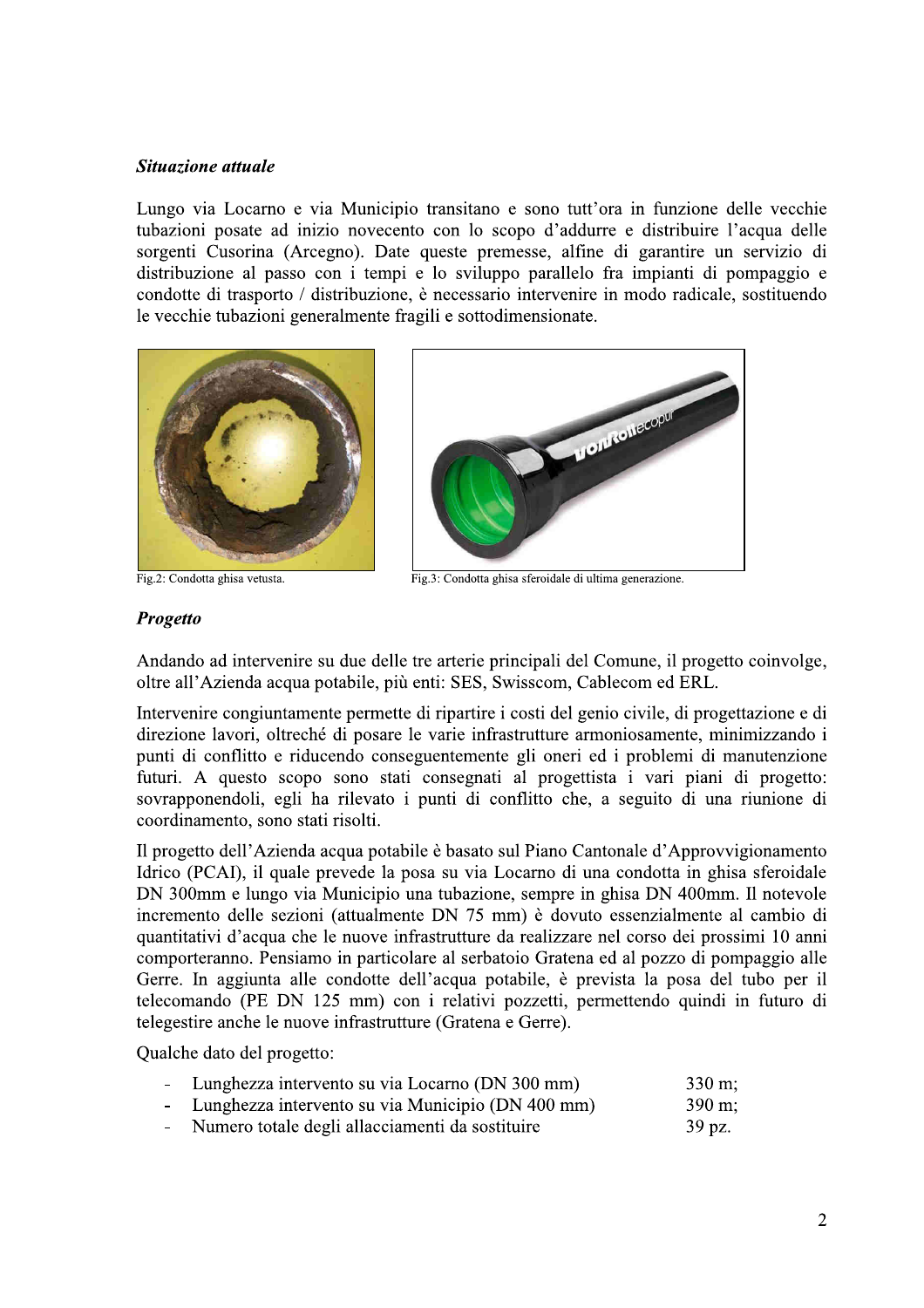

Fig.4: Sezione tipo - via Municipio.

#### Planimetria intervento



Fig.5: Planimetria intervento.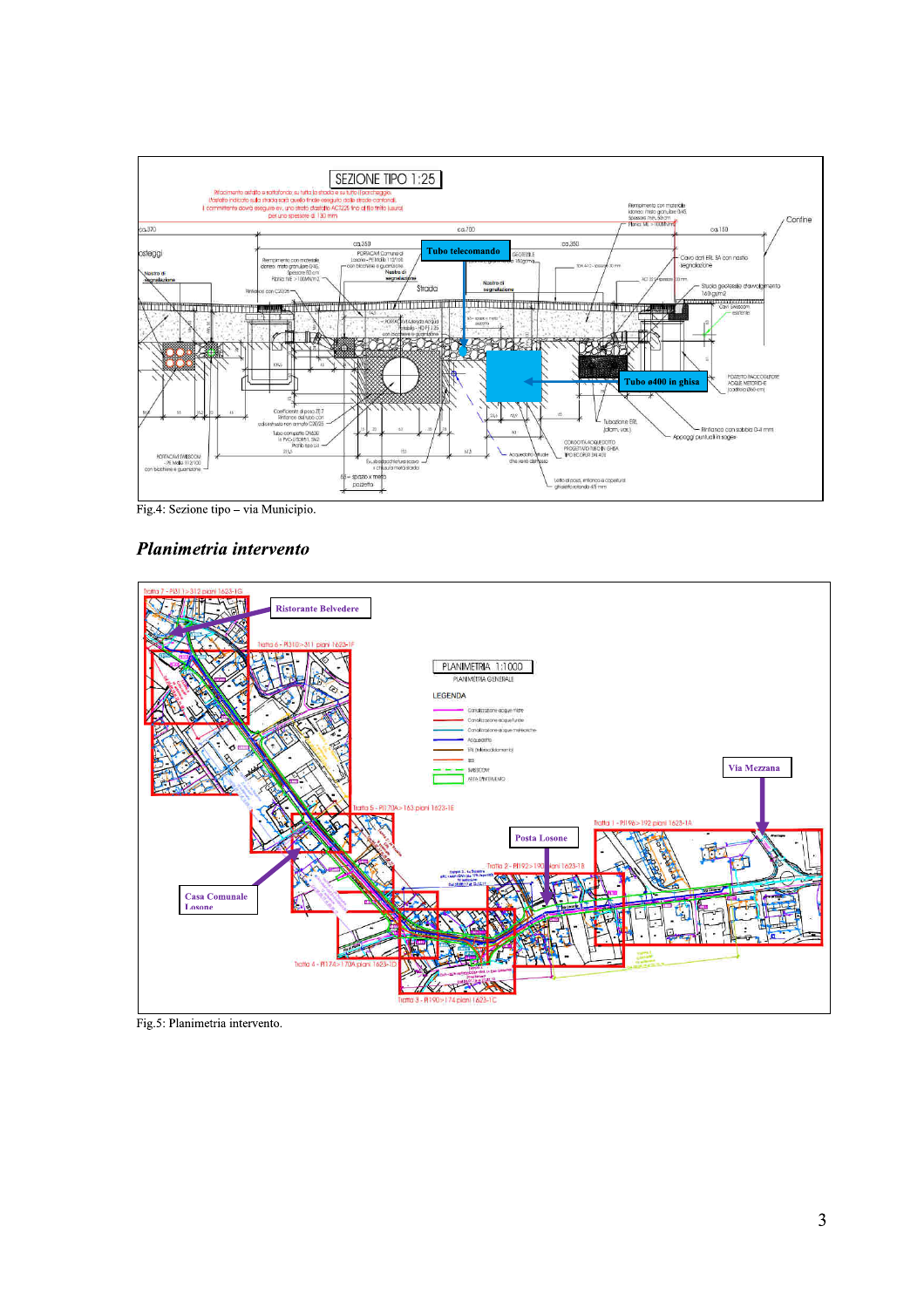## Costi

Il costo d'investimento netto, senza considerare il sussidio nell'ambito del progetto PCAI e l'eventuale partecipazione cantonale ai costi di rifacimento della pavimentazione stradale, secondo il preventivo definitivo ammonta a CHF 1'631'000.00 che è costituito da:

|                                         | <b>OPERE</b>                             | <b>AZIENDA ACQUA POTABILE</b> |  |
|-----------------------------------------|------------------------------------------|-------------------------------|--|
| 111                                     | Opere a regia                            | 28'000.00                     |  |
| 112                                     | Prove                                    | 2'700.00                      |  |
| 113                                     | Impianto cantiere                        | 61'250.00                     |  |
| 117                                     | Demolizioni e rimozioni                  | 27'480.00                     |  |
| 151                                     | Lavori per condotte interrate            | 411'945.00                    |  |
| 222                                     | Selciati, lastricati e delimitazioni     | 4'850.00                      |  |
| 223                                     | Pavimentazioni                           | 155'910.00                    |  |
| 237                                     | Canalizzazioni e opere di prosciugamento |                               |  |
| Totale parziale A                       |                                          | 692'135.00                    |  |
| Intemperie 1%                           |                                          | 6'641.35                      |  |
| Totale parziale B                       |                                          | 698'776.35                    |  |
| Imprevisti 10%                          |                                          | 69'877.64                     |  |
| Totale parziale C                       |                                          | 768'653.99                    |  |
| Onorario progettista (fase 32 e 41)     |                                          | 19'077.38                     |  |
| Onorario progettista (fase 51, 52 e 53) |                                          | 41'273.19                     |  |
| Ev. prove a futura memoria              |                                          | 12'500.00                     |  |
| Ripristino termini catastali            |                                          | 4'500.00                      |  |
| Prove sul sottofondo                    |                                          | 2'000.00                      |  |
| Gestione del traffico                   |                                          | 4'800.00                      |  |
| Componentistica idraulica               |                                          | 657'829.00                    |  |
| Totale lordo (IVA escl.)                |                                          | 1'510'633.56                  |  |
| <b>IVA 8%</b>                           |                                          | 120'850.68                    |  |
| Totale parziale D                       |                                          | 1'631'484.24                  |  |
| Arrotondamento                          |                                          | 484.24                        |  |
| <b>Totale NETTO</b>                     |                                          | 1'631'000.00                  |  |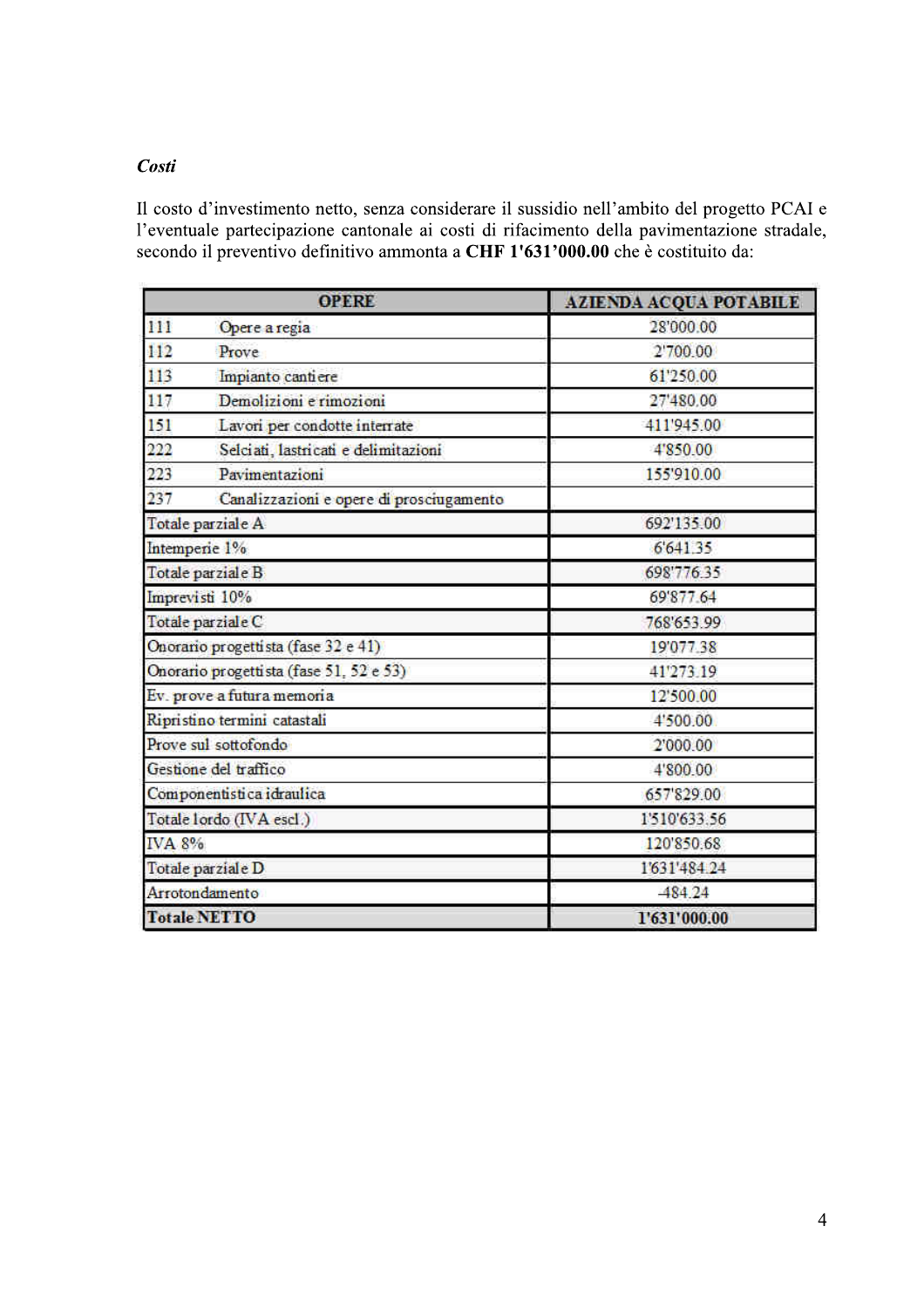Per la quota parte di opere inserite nel progetto PCAI è previsto un sussidio del 30% che ammonterebbe a ca. CHF 290'000.00, considerando che alcuni interventi esulano da questo contributo (allacciamenti, idranti, ecc..).

Per l'eventuale partecipazione del Cantone alle opere di pavimentazione, si potrà disporre di un dato attendibile unicamente una volta conclusa la fase di progettazione di loro competenza.

Infatti, considerando che ci si trova ad operare su di una strada cantonale, secondo le prescrizioni cantonali in materia di strade, se s'interviene sul campo stradale è necessario ripristinare un'intera corsia e non si può quindi eseguire un semplice rappezzo. Tenuto conto che il Dipartimento del Territorio - Divisione Costruzioni prevede un riassetto stradale in alcune zone di via Locarno e via Municipio, è legittimo supporre che parte degli oneri di pavimentazione siano a carico loro come migliorie stradali.

Nella richiesta di credito si è deciso d'inserire integralmente questi costi poiché potrebbero insorgere dei problemi di tempistiche e/o di coordinamento che costringerebbero i committenti ad assumersi anche questi oneri.

#### Tempistica e organizzazione cantiere

Il Comune di Losone quale capofila intende anticipare l'avvio della gara d'appalto per le opere da capomastro e pavimentazione, ritenuto ovviamente che sarà inserita una clausola relativa al fatto che la delibera è subordinata all'approvazione dei relativi crediti da parte del Consiglio Comunale. Il vostro Municipio ha quindi deciso di allinearsi a quest'impostazione per evidenti motivi organizzativi.

I lavori dovrebbero durare dalla primavera 2017 alla fine del 2018. Il programma esatto sarà stabilito in funzione dei tempi d'approvazione dei crediti, degli accordi con il Cantone e della procedura d'ottenimento dei sussidi nell'ambito del progetto PCAI.

Considerata l'estensione e l'importanza dell'intervento, la gestione del traffico sarà definita dallo studio ingegneria Allievi, il quale dovrà collaborare con lo studio BRC per sviluppare un programma dei lavori che permetta un buon funzionamento del cantiere una gestione funzionale del traffico.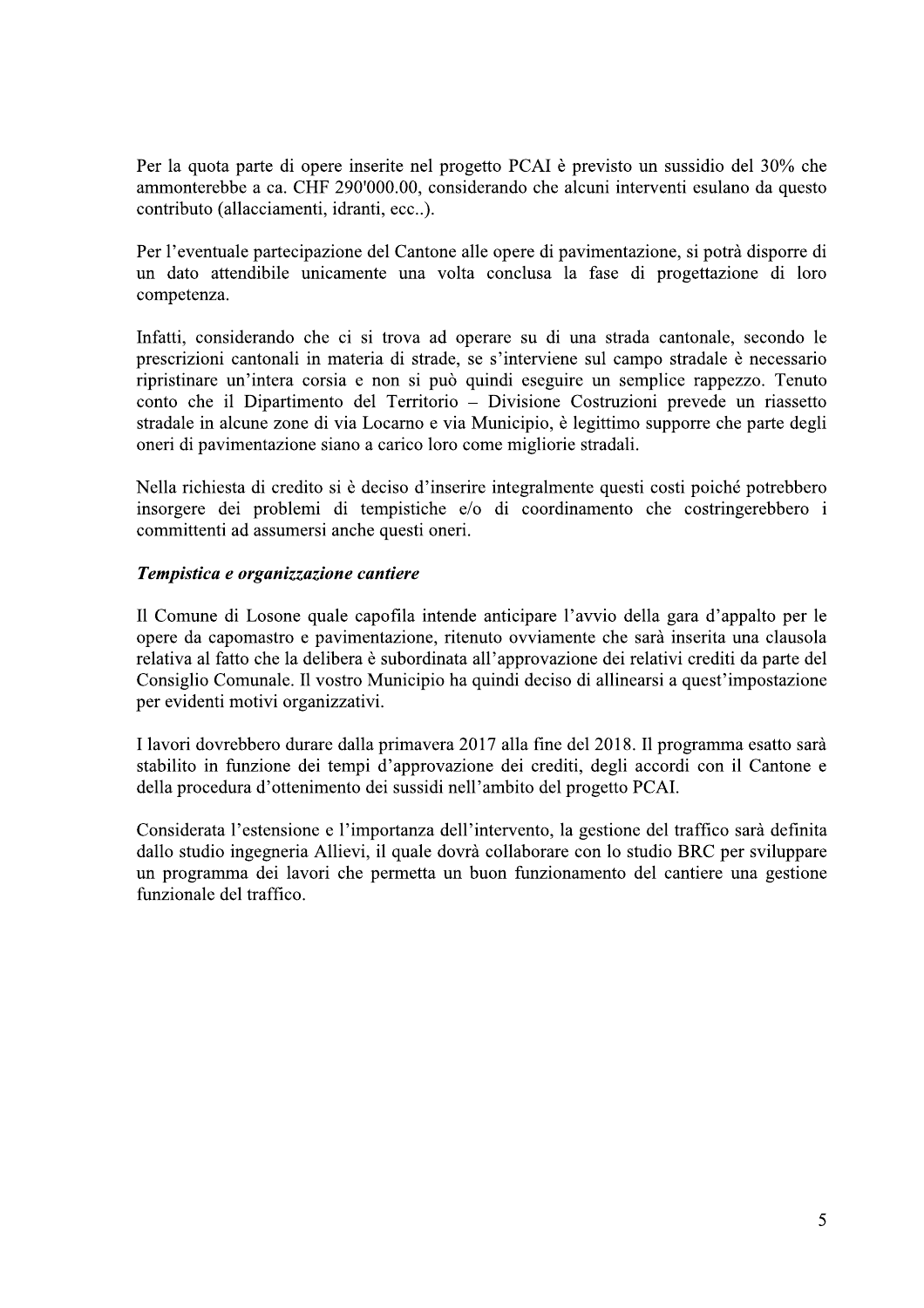# **Conclusioni**

In conclusione alla luce di quanto esposto, il Municipio vi invita a risolvere:

- 1. È stanziato un credito di CHF 1'631'000.00 per il rinnovo e potenziamento della rete dell'acqua potabile in via Locarno ed in via Municipio a Losone. Il credito sarà iscritto al capitolo 501.7 dell'Azienda dell'acqua potabile.
- 2. Il sussidio cantonale sarà iscritto al conto 661.3.
- 3. A norma dell'art. 13 cpv. 3 LOC, il credito decade se non utilizzato entro il termine di due anni dalla crescita in giudicato definitiva della presente risoluzione.

Con la massima stima,

Per il Municipio

Il Sindaco:

Il Segretario:

ing. Alain Scherrer

avv. Marco Gerosa

Allegata: - planimetria di progetto

Questo messaggio municipale è trasmesso per esame e preavviso alla Commissione della gestione.